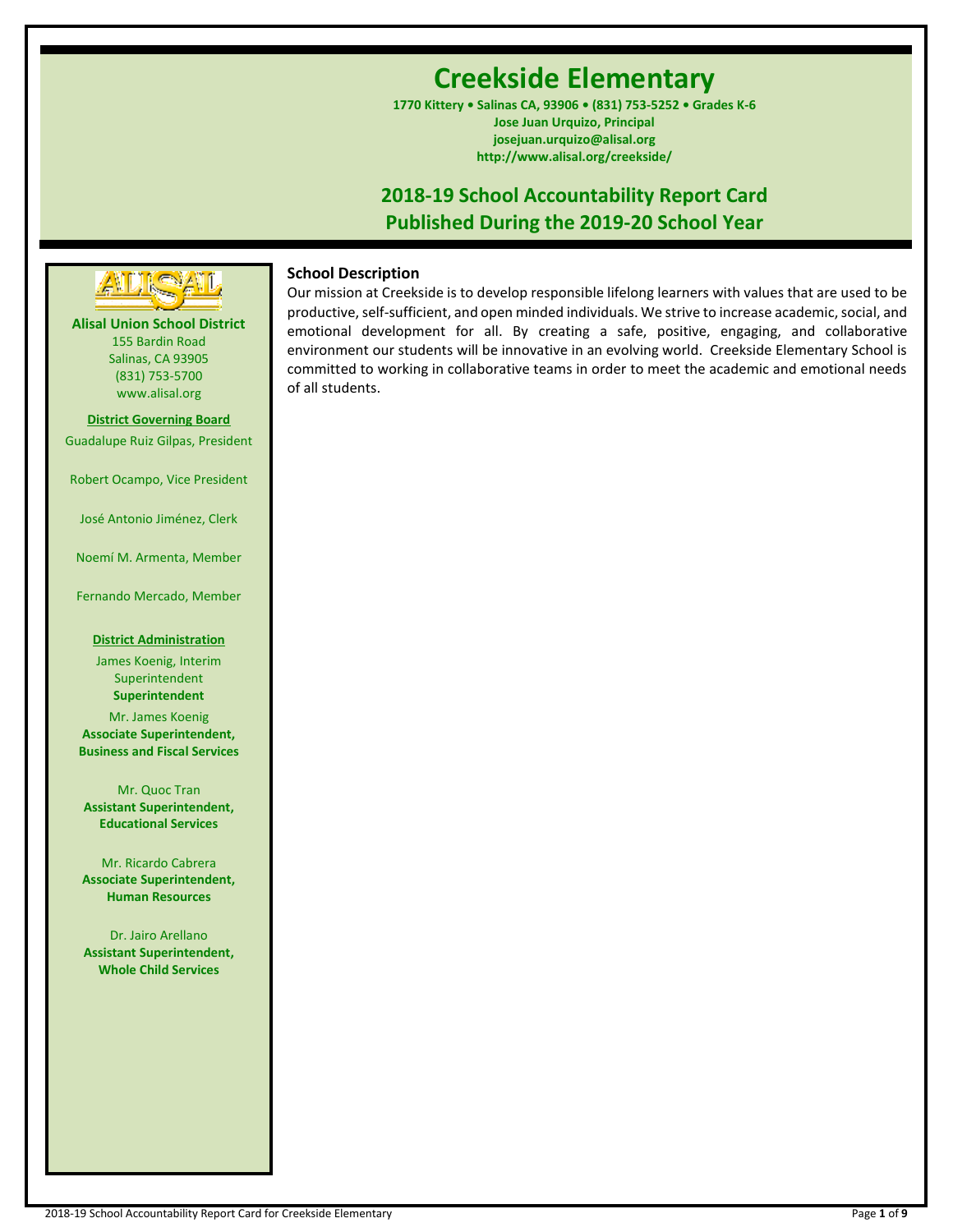## **About the SARC**

By February 1 of each year, every school in California is required by state law to publish a School Accountability Report Card (SARC). The SARC contains information about the condition and performance of each California public school. Under the Local Control Funding Formula (LCFF) all local educational agencies (LEAs) are required to prepare a Local Control and Accountability Plan (LCAP), which describes how they intend to meet annual school-specific goals for all pupils, with specific activities to address state and local priorities. Additionally, data reported in an LCAP is to be consistent with data reported in the SARC.

- For more information about SARC requirements, see the California Department of Education (CDE) SARC web page at [https://www.cde.ca.gov/ta/ac/sa/.](https://www.cde.ca.gov/ta/ac/sa/)
- For more information about the LCFF or LCAP, see the CDE LCFF web page at [https://www.cde.ca.gov/fg/aa/lc/.](https://www.cde.ca.gov/fg/aa/lc/)
- For additional information about the school, parents/guardians and community members should contact the school principal or the district office.

#### **2018-19 Student Enrollment by Grade Level**

| <b>Grade Level</b>      | <b>Number of Students</b> |
|-------------------------|---------------------------|
| Kindergarten            | 110                       |
| Grade 1                 | 96                        |
| Grade 2                 | 84                        |
| Grade 3                 | 88                        |
| Grade 4                 | 101                       |
| Grade 5                 | 95                        |
| Grade 6                 | 77                        |
| <b>Total Enrollment</b> | 651                       |

**2018-19 Student Enrollment by Group**

| Group                                      | <b>Percent of Total Enrollment</b> |
|--------------------------------------------|------------------------------------|
| <b>Black or African American</b>           | 1.7                                |
| Asian                                      | 2.6                                |
| <b>Filipino</b>                            | 3.7                                |
| <b>Hispanic or Latino</b>                  | 84.6                               |
| <b>Native Hawaiian or Pacific Islander</b> | 0.3                                |
| White                                      | 4.1                                |
| <b>Two or More Races</b>                   | 1.8                                |
| <b>Socioeconomically Disadvantaged</b>     | 67.6                               |
| <b>English Learners</b>                    | 43.2                               |
| <b>Students with Disabilities</b>          | 8.8                                |
| <b>Foster Youth</b>                        | 0.6                                |
| <b>Homeless</b>                            | 7.2                                |

## **A. Conditions of Learning**

#### **State Priority: Basic**

The SARC provides the following information relevant to the State priority: Basic (Priority 1):

- Degree to which teachers are appropriately assigned and fully credentialed in the subject area and for the pupils they are teaching;
- Pupils have access to standards-aligned instructional materials; and • School facilities are maintained in good repair

| <b>Teacher Credentials for Creekside Elementary</b> |    | 17-18 18-19 19-20 |    |  |
|-----------------------------------------------------|----|-------------------|----|--|
| <b>With Full Credential</b>                         | 23 | 22                | 28 |  |
| Without Full Credential                             |    |                   |    |  |
| Teaching Outside Subject Area of Competence         |    |                   |    |  |

| <b>Teacher Credentials for Alisal Union School</b> | $17-18$ 18-19 | $19 - 20$ |
|----------------------------------------------------|---------------|-----------|
| <b>With Full Credential</b>                        |               | 399       |
| Without Full Credential                            |               | 49        |
| Teaching Outside Subject Area of Competence        |               |           |

**Teacher Misassignments and Vacant Teacher Positions at Creekside Elementary**

| <b>Indicator</b>                    | 17-18 | 18-19 | 19-20 |
|-------------------------------------|-------|-------|-------|
| <b>Teachers of English Learners</b> |       |       |       |
| Total Teacher Misassignments*       |       |       |       |
| <b>Vacant Teacher Positions</b>     |       |       |       |

Note: "Misassignments" refers to the number of positions filled by teachers who lack legal authorization to teach that grade level, subject area, student group, etc.

\*Total Teacher Misassignments includes the number of Misassignments of Teachers of English Learners.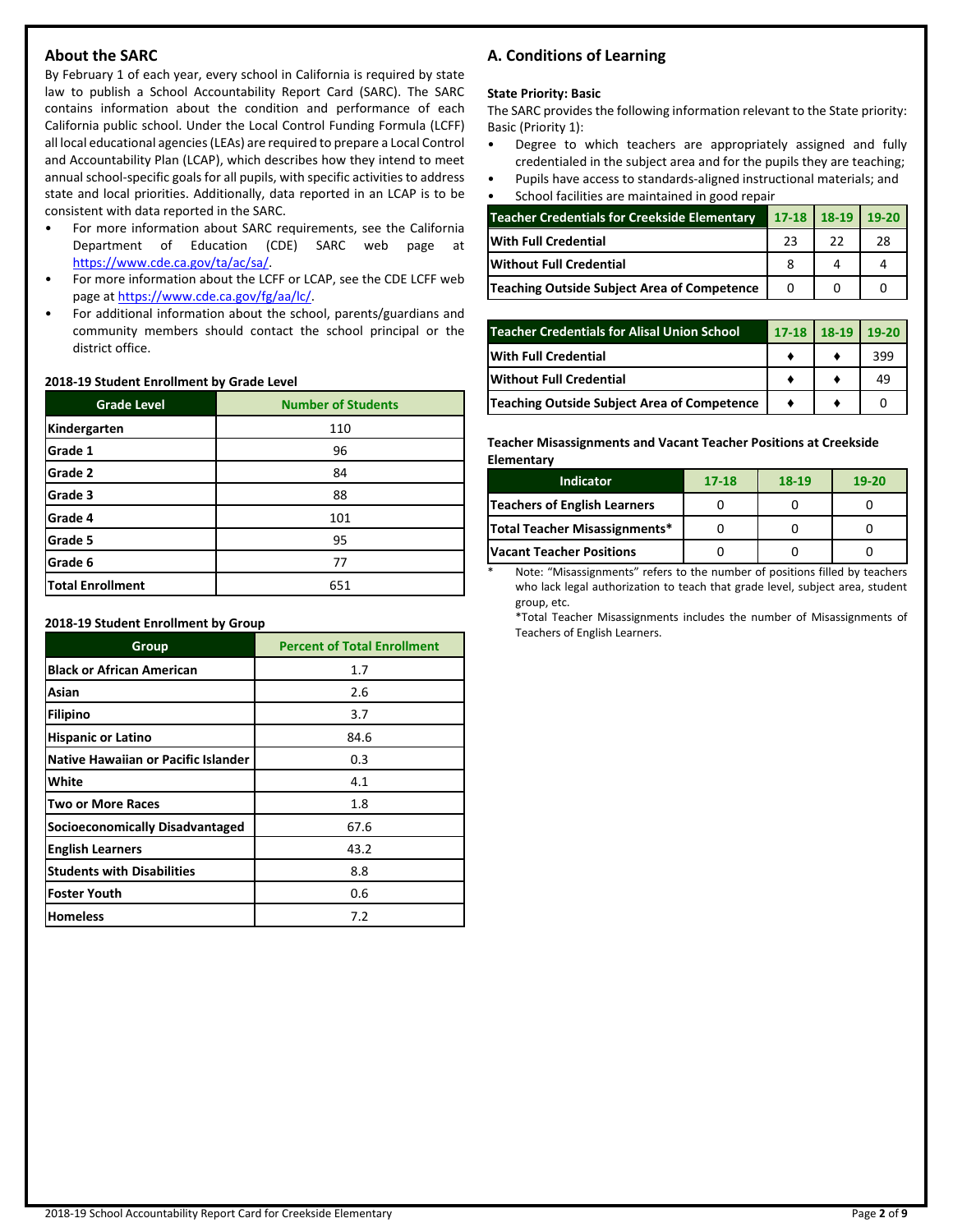## **Quality, Currency, Availability of Textbooks and Instructional Materials (School Year 2019-20)**

In order to meet requirements for common core state standards (CCSS), materials were updated as part of the 2018 adoption.

K-6 Wonders is used to teach all Language Arts standards. In K-6, teachers use Eureka Math.

## **Textbooks and Instructional Materials**

**Year and month in which data were collected: 2019**

| <b>Core Curriculum Area</b>         | <b>Textbooks and Instructional Materials/Year of Adoption</b>                                            |
|-------------------------------------|----------------------------------------------------------------------------------------------------------|
| <b>Reading/Language Arts</b>        | McMillan / McGraw-Hill, Wonders- K-3, Adopted 2017<br>McMillan / McGraw-Hill, Wonders- 4-6, Adopted 2018 |
|                                     | The textbooks listed are from most recent adoption:<br>Yes                                               |
|                                     | Percent of students lacking their own assigned textbook: 0                                               |
| <b>Mathematics</b>                  | Eureka Math, Adopted 2018                                                                                |
|                                     | The textbooks listed are from most recent adoption:<br>Yes                                               |
|                                     | Percent of students lacking their own assigned textbook:<br>0                                            |
| Science                             | Delta Foss- (Kinder-5th grades) - Adopted 2007<br>McGraw-Hill- (6th grade) - Adopted 2006                |
|                                     | The textbooks listed are from most recent adoption:<br>Yes                                               |
|                                     | Percent of students lacking their own assigned textbook: 0                                               |
| <b>History-Social Science</b>       | McGraw Hill, Imapact / Impacto, 4th-6th Grades - Adopted May 2019<br>McGraw-Hill, Vistas - Adopted 2006  |
|                                     | The textbooks listed are from most recent adoption:<br>Yes                                               |
|                                     | Percent of students lacking their own assigned textbook: 0                                               |
| Foreign Language                    | Not applicable                                                                                           |
|                                     | The textbooks listed are from most recent adoption:<br>No                                                |
|                                     | Percent of students lacking their own assigned textbook:<br>0                                            |
| <b>Health</b>                       | Not applicable                                                                                           |
|                                     | The textbooks listed are from most recent adoption:<br>No                                                |
|                                     | Percent of students lacking their own assigned textbook: 0                                               |
| <b>Visual and Performing Arts</b>   | Not applicable                                                                                           |
|                                     | The textbooks listed are from most recent adoption:<br>No                                                |
|                                     | Percent of students lacking their own assigned textbook: 0                                               |
| <b>Science Laboratory Equipment</b> | Not applicable                                                                                           |
|                                     | The textbooks listed are from most recent adoption:<br>No                                                |
|                                     | Percent of students lacking their own assigned textbook: 0                                               |

Note: Cells with N/A values do not require data.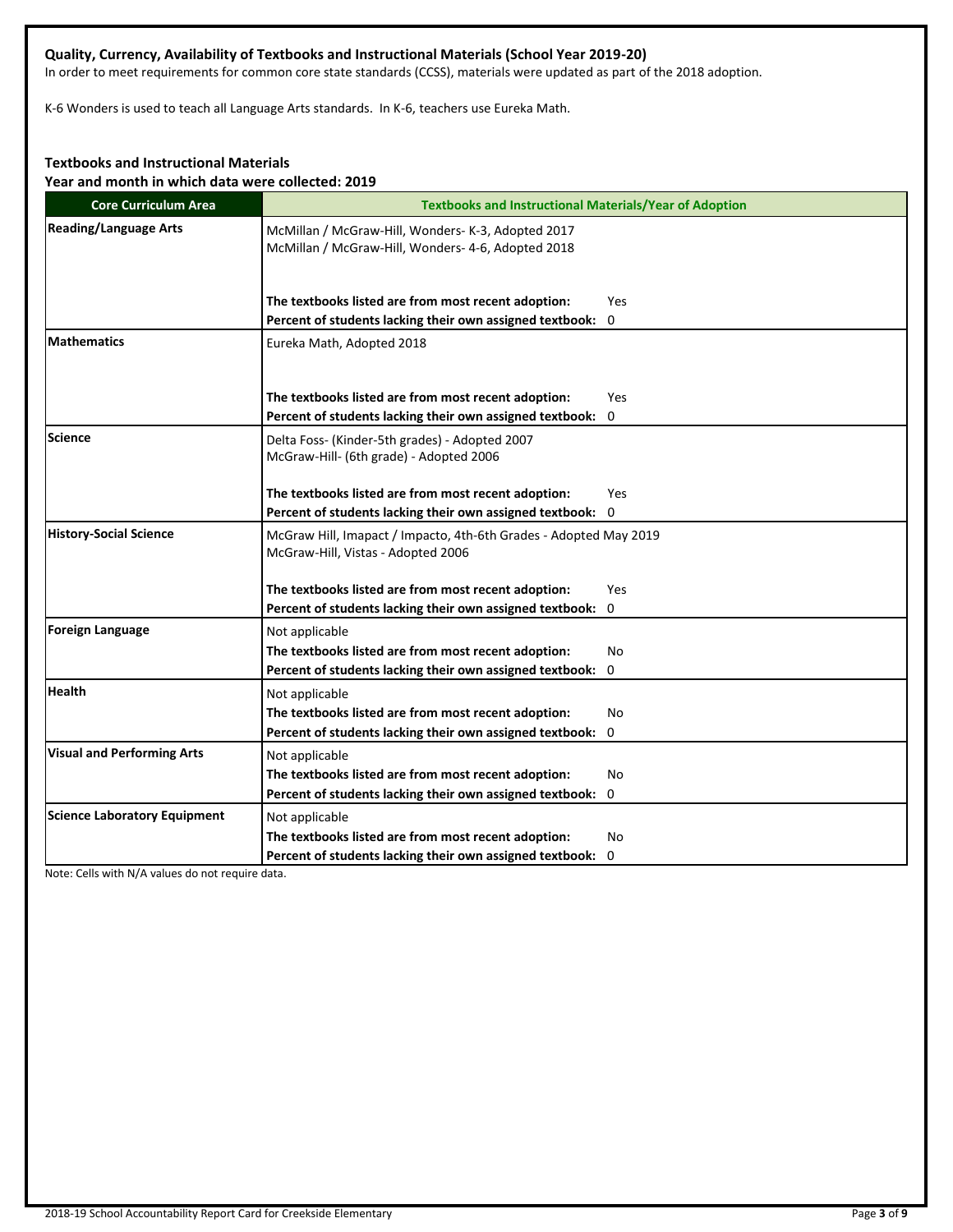#### **School Facility Conditions and Planned Improvements (Most Recent Year)**

Creekside School opened in September 1998 and is a modern educational facility. The school site is located adjacent to a city park. There are 33 modern classrooms, a large multipurpose room and cafeteria, an office building incorporating a staff lounge, nurse's office, and handicapped-accessible bathroom facilities. The library is in a separate building and combined with the brand new computer lab. We have one day custodian and two night custodians who keep our facilities clean and well maintained. The campus also became completey secured by locking gates (closed campus)

#### **School Facility Good Repair Status (Most Recent Year) Year and month in which data were collected: August, 2019**

| <b>System Inspected</b>                                                   | <b>Repair Status</b> | <b>Repair Needed and</b><br><b>Action Taken or Planned</b> |
|---------------------------------------------------------------------------|----------------------|------------------------------------------------------------|
| Systems:<br>Gas Leaks, Mechanical/HVAC, Sewer                             | Good                 |                                                            |
| Interior:<br><b>Interior Surfaces</b>                                     | Good                 |                                                            |
| <b>Cleanliness:</b><br>Overall Cleanliness, Pest/Vermin Infestation       | Good                 |                                                            |
| <b>Electrical:</b><br>Electrical                                          | Good                 |                                                            |
| <b>Restrooms/Fountains:</b><br>Restrooms, Sinks/ Fountains                | Good                 |                                                            |
| Safety:<br>Fire Safety, Hazardous Materials                               | Good                 |                                                            |
| Structural:<br>Structural Damage, Roofs                                   | Good                 |                                                            |
| <b>External:</b><br>Playground/School Grounds, Windows/Doors/Gates/Fences | Good                 |                                                            |
| <b>Overall Rating</b>                                                     | Exemplary            |                                                            |

## **B. Pupil Outcomes**

#### **State Priority: Pupil Achievement**

The SARC provides the following information relevant to the State priority: Pupil Achievement (Priority 4):

- **Statewide assessments** (i.e., California Assessment of Student Performance and Progress [CAASPP] System, which includes the Smarter Balanced Summative Assessments for students in the general education population and the California Alternate Assessments [CAAs] for English language arts/literacy [ELA] and mathematics given in grades three through eight and grade eleven. Only eligible students may participate in the administration of the CAAs. CAAs items are aligned with alternate achievement standards, which are linked with the Common Core State Standards [CCSS] for students with the most significant cognitive disabilities); and
- The percentage of students who have successfully completed courses that satisfy the requirements for entrance to the University of California and the California State University, or career technical education sequences or programs of study

#### **CAASPP Test Results in ELA and Mathematics for All Students**

**Grades Three through Eight and Grade Eleven**

#### **Percentage of Students Meeting or Exceeding the State Standard**

| <b>Subject</b> | <b>School</b><br>$17 - 18$ | <b>School</b><br>18-19 | <b>District</b><br>$17 - 18$ | <b>District</b><br>18-19 | <b>State</b><br>$17 - 18$ | <b>State</b><br>18-19 |
|----------------|----------------------------|------------------------|------------------------------|--------------------------|---------------------------|-----------------------|
| <b>IELA</b>    | $\mathbf{\hat{z}}$<br>33   | 38                     | $\sim$<br>32                 | 36                       | 50                        | 50                    |
| Math           | 25                         | 26                     | $\sim$<br>ںے                 | 28                       | 38                        | 39                    |

Note: Percentages are not calculated when the number of students tested is ten or less, either because the number of students in this category is too small for statistical accuracy or to protect student privacy.

Note: ELA and mathematics test results include the Smarter Balanced Summative Assessment and the CAA. The "Percent Met or Exceeded" is calculated by taking the total number of students who met or exceeded the standard on the Smarter Balanced Summative Assessment plus the total number of students who met the standard (i.e., achieved Level 3–Alternate) on the CAAs divided by the total number of students who participated in both assessments.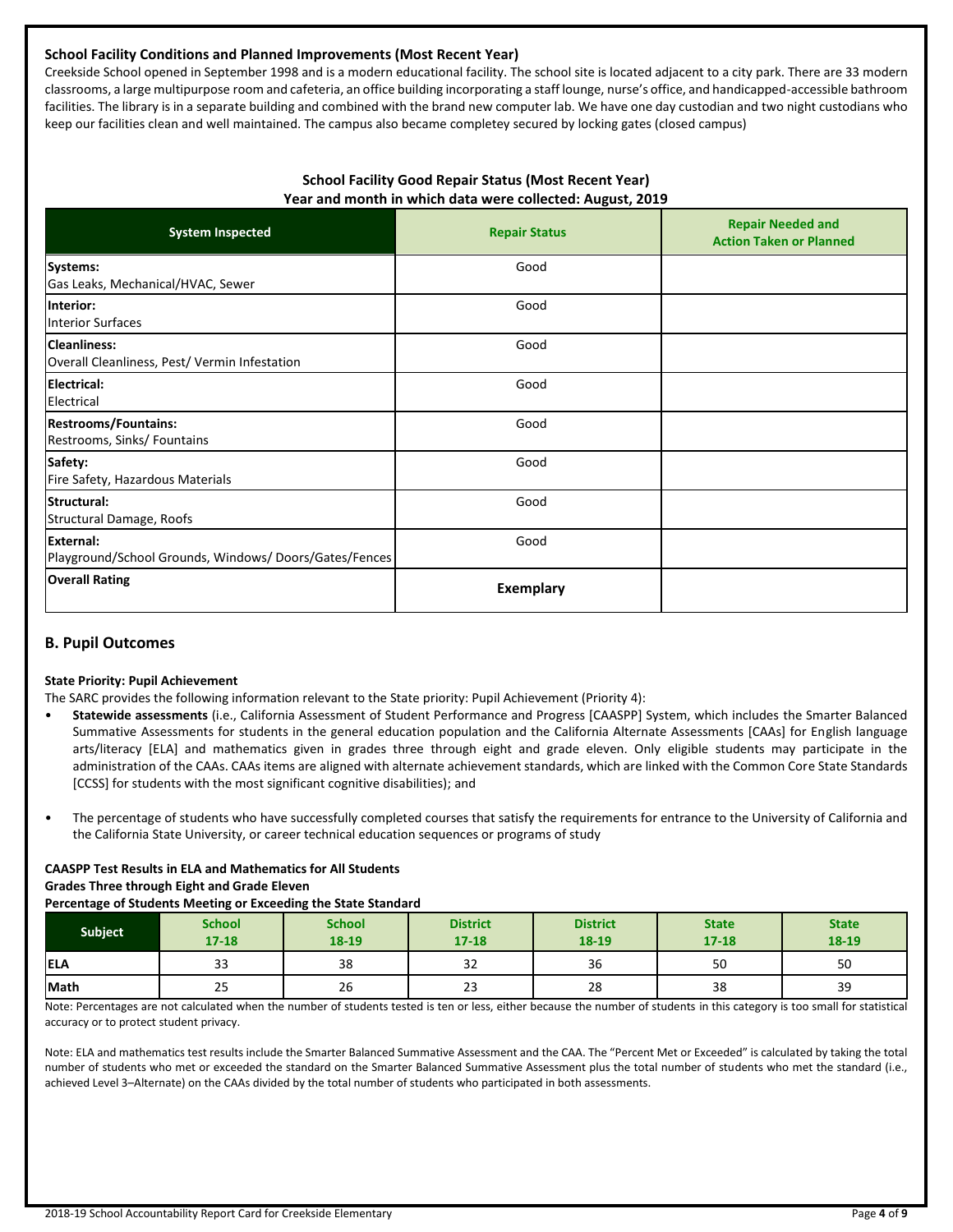## **CAASPP Test Results in Science for All Students Grades Five, Eight, and Ten**

#### **Percentage of Students Meeting or Exceeding the State Standard**

| <b>Subject</b> | School    | School | <b>District</b> | <b>District</b> | <b>State</b> | <b>State</b> |
|----------------|-----------|--------|-----------------|-----------------|--------------|--------------|
|                | $17 - 18$ | 18-19  | $17 - 18$       | 18-19           | $17 - 18$    | 18-19        |
| Science        | N/A       | N/A    | N/A             | N/A             | N/A          | N/A          |

Note: Cells with N/A values do not require data.

Note: This is a placeholder for the California Science Test (CAST) which was administered operationally during the 2018-19 school year. However, these data are not available for inclusion in the 2018-19 SARC posting due February 1, 2020. These data will be included in the 2019-20 SARC posting due February 1, 2021.

#### **State Priority: Other Pupil Outcomes**

The SARC provides the following information relevant to the State priority: Other Pupil Outcomes (Priority 8):

• Pupil outcomes in the subject area of physical education

#### **2018-19 Percent of Students Meeting Fitness Standards**

| Grade<br>Level | 4 of 6                | 5 of 6 | 6 of 6 |
|----------------|-----------------------|--------|--------|
|                | $\sim$ $\sim$<br>11.5 | 4.Z    | 7.4    |

Note: Percentages are not calculated and double dashes (--) appear in the table when the number of students tested is ten or less, either because the number of students in this category is too small for statistical accuracy or to protect student privacy.

#### **School Year 2018-19 CAASPP Assessment Results - English Language Arts (ELA)**

**Disaggregated by Student Groups, Grades Three through Eight and Eleven**

| .<br>.<br>$  -$<br><b>Student Group</b>              | <b>Total</b><br><b>Enrollment</b> | <b>Number</b><br><b>Tested</b> | <b>Percent</b><br><b>Tested</b> | <b>Percent</b><br><b>Met or Exceeded</b> |
|------------------------------------------------------|-----------------------------------|--------------------------------|---------------------------------|------------------------------------------|
| <b>All Students</b>                                  | 363                               | 338                            | 93.11                           | 37.87                                    |
| Male                                                 | 200                               | 189                            | 94.50                           | 32.80                                    |
| Female                                               | 163                               | 149                            | 91.41                           | 44.30                                    |
| <b>Black or African American</b>                     | --                                | $\overline{\phantom{a}}$       | --                              | $\sim$                                   |
| American Indian or Alaska Native                     | --                                | $\overline{\phantom{m}}$       | --                              | $\sim$                                   |
| Asian                                                | 12                                | 12                             | 100.00                          | 58.33                                    |
| <b>Filipino</b>                                      | 18                                | 18                             | 100.00                          | 50.00                                    |
| <b>Hispanic or Latino</b>                            | 294                               | 275                            | 93.54                           | 33.82                                    |
| <b>Native Hawaiian or Pacific Islander</b>           | $-$                               | $\overline{a}$                 | $-$                             | $\overline{\phantom{a}}$                 |
| White                                                | 16                                | 16                             | 100.00                          | 68.75                                    |
| <b>Two or More Races</b>                             | --                                | $\overline{\phantom{m}}$       | $\overline{\phantom{m}}$        | $\overline{\phantom{m}}$                 |
| <b>Socioeconomically Disadvantaged</b>               | 270                               | 246                            | 91.11                           | 34.55                                    |
| <b>English Learners</b>                              | 203                               | 178                            | 87.68                           | 30.34                                    |
| <b>Students with Disabilities</b>                    | 30                                | 30                             | 100.00                          | 10.00                                    |
| <b>Students Receiving Migrant Education Services</b> | 16                                | 3                              | 18.75                           | 0.00                                     |
| <b>Foster Youth</b>                                  | --                                | $\overline{\phantom{a}}$       | $-$                             | $\sim$                                   |
| <b>Homeless</b>                                      | 23                                | 18                             | 78.26                           | 21.74                                    |

Note: ELA test results include the Smarter Balanced Summative Assessment and the CAA. The "Percent Met or Exceeded" is calculated by taking the total number of students who met or exceeded the standard on the Smarter Balanced Summative Assessment plus the total number of students who met the standard (i.e., achieved Level 3–Alternate) on the CAAs divided by the total number of students who participated in both assessments.

Note: Double dashes (--) appear in the table when the number of students is ten or less, either because the number of students in this category is too small for statistical accuracy or to protect student privacy.

Note: The number of students tested includes all students who participated in the test whether they received a score or not; however, the number of students tested is not the number that was used to calculate the achievement level percentages. The achievement level percentages are calculated using only students who received scores.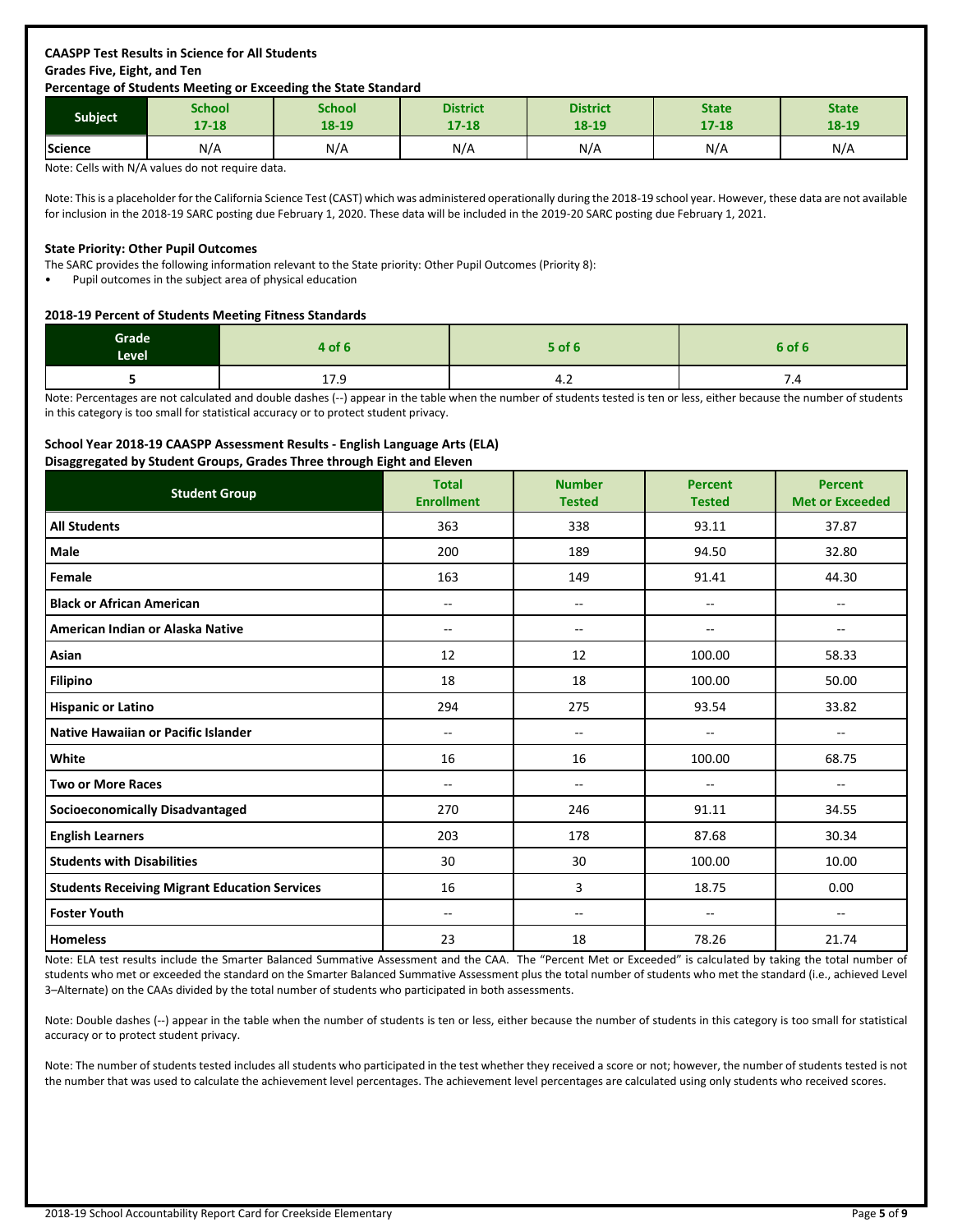| School Year 2018-19 CAASPP Assessment Results - Mathematics<br>Disaggregated by Student Groups, Grades Three through Eight and Eleven |                                   |                                |                                 |                                          |  |
|---------------------------------------------------------------------------------------------------------------------------------------|-----------------------------------|--------------------------------|---------------------------------|------------------------------------------|--|
| <b>Student Group</b>                                                                                                                  | <b>Total</b><br><b>Enrollment</b> | <b>Number</b><br><b>Tested</b> | <b>Percent</b><br><b>Tested</b> | <b>Percent</b><br><b>Met or Exceeded</b> |  |
| <b>All Students</b>                                                                                                                   | 363                               | 357                            | 98.35                           | 26.05                                    |  |
| Male                                                                                                                                  | 200                               | 197                            | 98.50                           | 29.95                                    |  |
| Female                                                                                                                                | 163                               | 160                            | 98.16                           | 21.25                                    |  |
| <b>Black or African American</b>                                                                                                      | $-$                               | --                             | $-$                             | --                                       |  |
| American Indian or Alaska Native                                                                                                      | $\overline{\phantom{a}}$          | --                             | $- -$                           | $\overline{\phantom{a}}$                 |  |
| Asian                                                                                                                                 | 12                                | 12                             | 100.00                          | 50.00                                    |  |
| <b>Filipino</b>                                                                                                                       | 18                                | 18                             | 100.00                          | 44.44                                    |  |
| <b>Hispanic or Latino</b>                                                                                                             | 294                               | 293                            | 99.66                           | 23.21                                    |  |
| <b>Native Hawaiian or Pacific Islander</b>                                                                                            | --                                | $- -$                          | --                              | --                                       |  |
| White                                                                                                                                 | 16                                | 16                             | 100.00                          | 31.25                                    |  |
| <b>Two or More Races</b>                                                                                                              | $\overline{\phantom{a}}$          | --                             | --                              | $\overline{\phantom{a}}$                 |  |
| <b>Socioeconomically Disadvantaged</b>                                                                                                | 270                               | 265                            | 98.15                           | 21.89                                    |  |
| <b>English Learners</b>                                                                                                               | 203                               | 197                            | 97.04                           | 18.27                                    |  |
| <b>Students with Disabilities</b>                                                                                                     | 30                                | 30                             | 100.00                          | 13.33                                    |  |
| <b>Students Receiving Migrant Education Services</b>                                                                                  | 16                                | 16                             | 100.00                          | 0.00                                     |  |
| <b>Foster Youth</b>                                                                                                                   | $\overline{\phantom{a}}$          | --                             | --                              | $\overline{\phantom{a}}$                 |  |
| <b>Homeless</b>                                                                                                                       | 23                                | 23                             | 100.00                          | 0.00                                     |  |

Note: Mathematics test results include the Smarter Balanced Summative Assessment and the CAA. The "Percent Met or Exceeded" is calculated by taking the total number of students who met or exceeded the standard on the Smarter Balanced Summative Assessment plus the total number of students who met the standard (i.e., achieved Level 3–Alternate) on the CAAs divided by the total number of students who participated in both assessments.

Note: Double dashes (--) appear in the table when the number of students is ten or less, either because the number of students in this category is too small for statistical accuracy or to protect student privacy.

Note: The number of students tested includes all students who participated in the test whether they received a score or not; however, the number of students tested is not the number that was used to calculate the achievement level percentages. The achievement level percentages are calculated using only students who received scores.

## **C. Engagement**

#### **State Priority: Parental Involvement**

The SARC provides the following information relevant to the State priority: Parental Involvement (Priority 3):

• Efforts the school district makes to seek parent input in making decisions for the school district and each school site

#### **Opportunities for Parental Involvement (School Year 2019-20)**

In the 2018-2019 school year our parent involvement included multiple LCAP meetings to inform parents of the new LCFF funding allotments. We have monthly Parent "Coffee Klatches" that provide parents the opportunity to have informal coffee meetings with the Principal as a way to provide feedback. The Creekside Parent Teacher Club (PTO) involves parents and staff in raising funds to support student academic achievement. The PTO supports many valued additions to the Creekside curriculum, including educational field trips, supplemental reading materials, Literacy Month activities. Creekside parents participate in school governance through the School Site Council, the English Learner Advisory Committee, and the District English Learner Advisory Committee. During this school year we also held parenting classes. Creekside offered the Parenting Partners Program which consisted of eight workshops providing leadership and communication skills to parents. In addition, we offered the Positive Parenting Program which provided a ten class course focusing on positive relationships between parents and children. For more information about how to get involved at your school, please contact Mr. Jose Juan Urquizo, School Principal at (831) 753-5252.

#### **State Priority: School Climate**

The SARC provides the following information relevant to the State priority: School Climate (Priority 6):

- Pupil suspension rates;
- Pupil expulsion rates; and
- Other local measures on the sense of safety.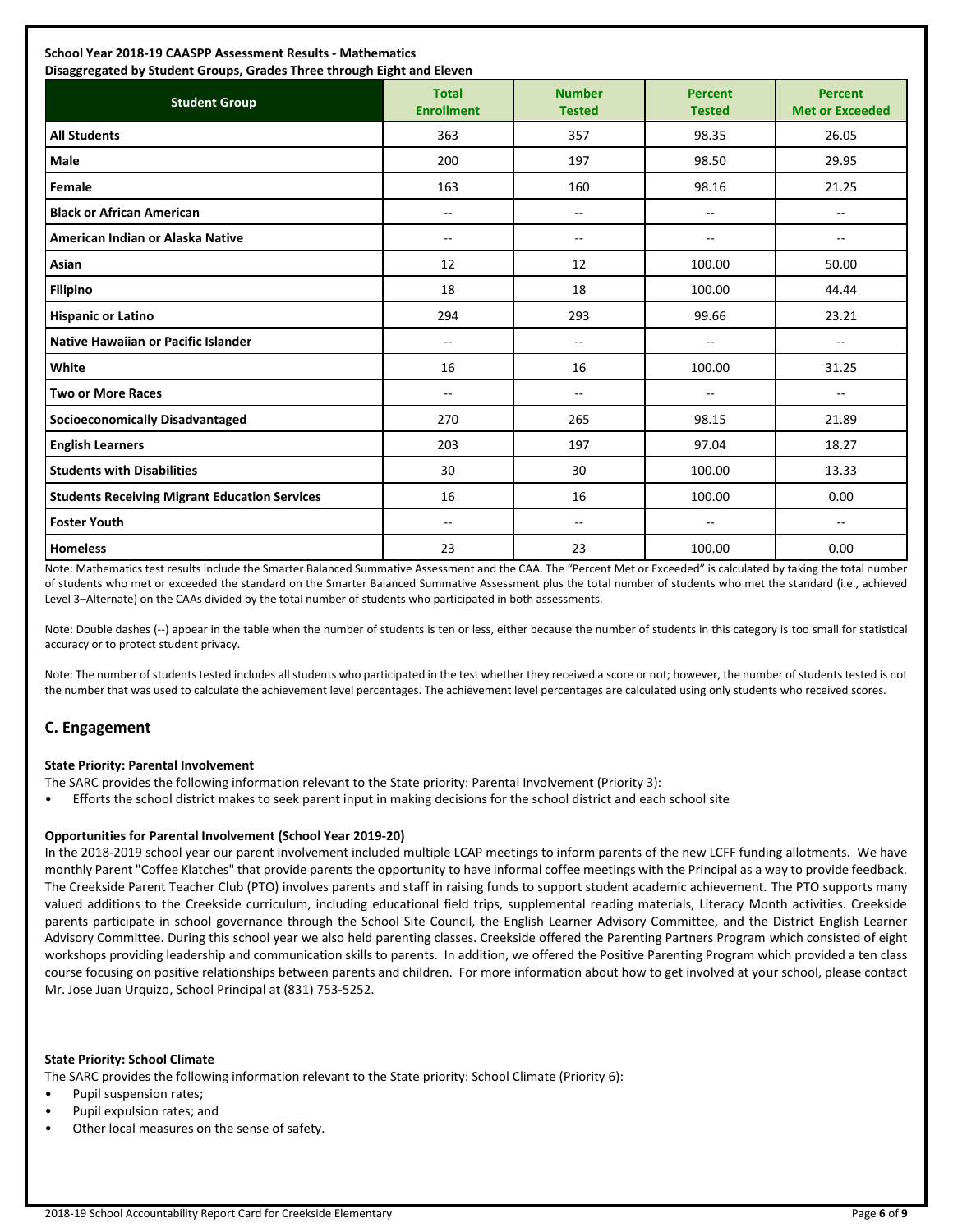#### **School Safety Plan**

The safety of students and staff is a top priority at Creekside. The buildings and grounds are monitored and inspected each morning by the head custodian and the administration to note potential physical dangers. Supervisors, custodians, and administrators consistently monitor the school site for adults entering the campus. All visitors are directed to check in and out at the front office and wear a visitor badge while on campus. We hold monthly safety meetings with the yard supervisor staff to review safety procedures.

The initial School Safety Plan was developed by a safety committee consisting of school administration, teachers, and classified employees and approved at a public meeting on January 31, 2019. The most current revision was completed in Winter 2020. We conduct fire, earthquake, hostile intruder, or evacuation safety drills monthly. Our safety committee members attended an initial training on the A.L.I.C.E protocol and has begun discussing these procedures with our entire staff.

| <b>Suspensions and Expulsions for the School</b> | 2016-17 | 2017-18 | 2018-19 |  |
|--------------------------------------------------|---------|---------|---------|--|
| <b>Suspensions Rate</b>                          | U.U     | 3.8     | <b></b> |  |
| <b>Expulsions Rate</b>                           | 0.C     | 0.0     | 0.0     |  |

| <b>Suspensions and Expulsions for the District</b> | 2016-17 | 2017-18 | 2018-19  |  |
|----------------------------------------------------|---------|---------|----------|--|
| <b>Suspensions Rate</b>                            | U.J     | --      | <b>.</b> |  |
| <b>Expulsions Rate</b>                             | 0.C     | 0.0     | 0.0      |  |

| <b>Suspensions and Expulsions for the State</b> | 2016-17 | 2017-18 | 2018-19 |  |
|-------------------------------------------------|---------|---------|---------|--|
| Suspensions Rate                                | J.U     |         | --      |  |
| <b>Expulsions Rate</b>                          | U.L     | U.L     | 0.1     |  |

#### **D. Other SARC Information**

The information in this section is required to be in the SARC but is not included in the state priorities for LCFF.

#### **Ratio of Academic Counselors to Pupils (School Year 2018-19)**

| Title                                                                                                           | <b>Ratio</b>                        |
|-----------------------------------------------------------------------------------------------------------------|-------------------------------------|
| here<br>demic Counselor*<br>--                                                                                  | ں.                                  |
| $-$<br>$\sim$ $\sim$ $\sim$ $\sim$<br>.<br>$   -$<br>$\sim$ $\sim$<br>___<br>$\cdots$<br>$- - -$<br>.<br>$\sim$ | $\sim$ $\sim$ $\sim$ $\sim$<br>$ -$ |

One Full Time Equivalent (FTE) equals one staff member working full time; one FTE could also represent two staff members who each work 50 percent of full time.

#### **Student Support Services Staff (School Year 2018-19)**

| <b>Title</b>                                               | <b>Number of Full-Time Equivalent</b><br>$($ FTE $)$ |
|------------------------------------------------------------|------------------------------------------------------|
| <b>Counselor (Social/Behavioral or Career Development)</b> |                                                      |
| Library Media Teacher (Librarian)                          |                                                      |
| Library Media Services Staff (Paraprofessional)            |                                                      |
| Psychologist                                               |                                                      |
| <b>Social Worker</b>                                       |                                                      |
| <b>Nurse</b>                                               |                                                      |
| Speech/Language/Hearing Specialist                         |                                                      |
| <b>Resource Specialist (non-teaching)</b>                  |                                                      |
| <b>Other</b>                                               | 1.0                                                  |

One Full Time Equivalent (FTE) equals one staff member working full time; one FTE could also represent two staff members who each work 50 percent of full time.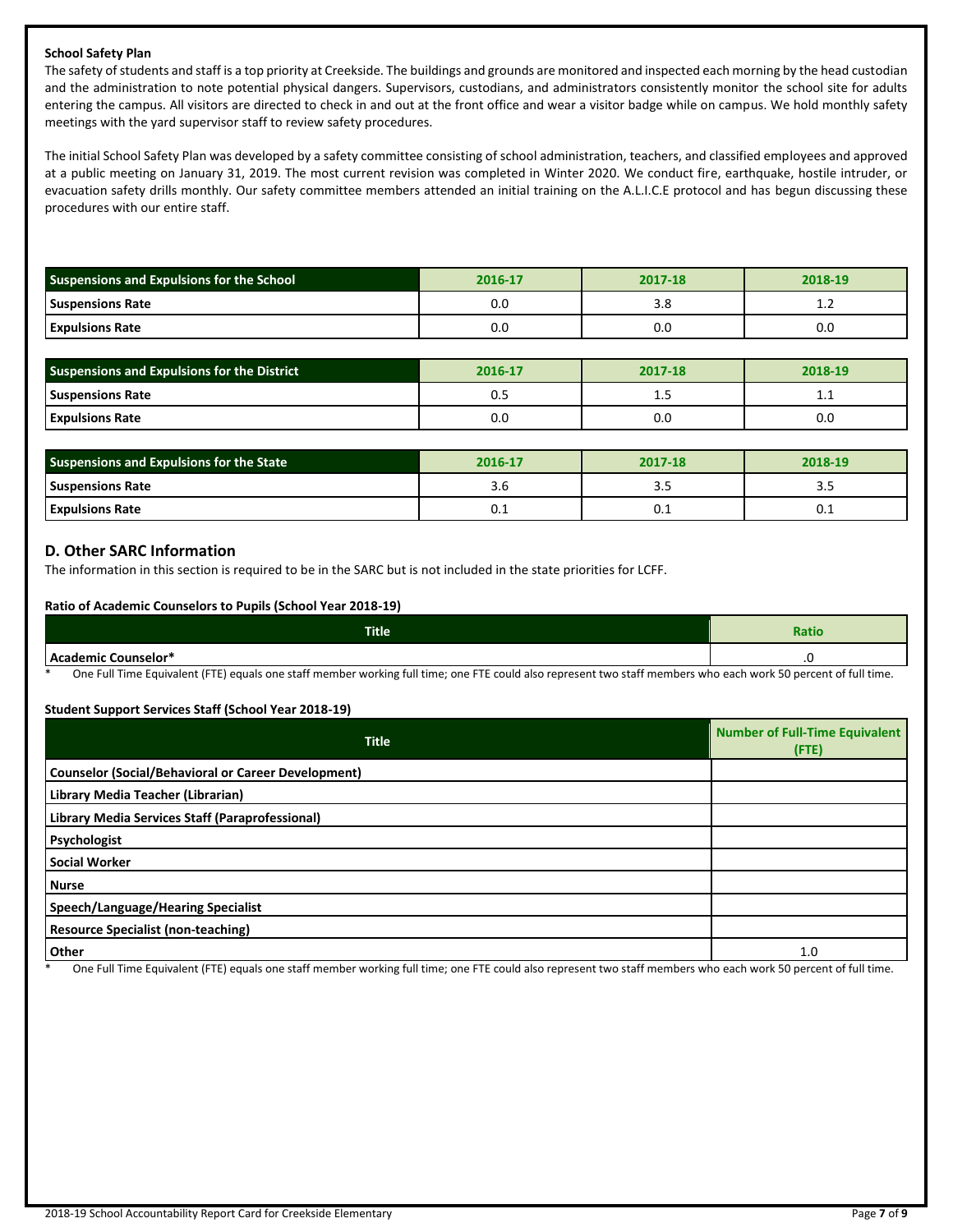| Average Class Size and Class Size Distribution (Elementary) |                                                   |                                                        |                                                         |                                                     |                                                          |                                                        |                                                         |                                                     |                                                          |                                                        |                                                         |                                                     |
|-------------------------------------------------------------|---------------------------------------------------|--------------------------------------------------------|---------------------------------------------------------|-----------------------------------------------------|----------------------------------------------------------|--------------------------------------------------------|---------------------------------------------------------|-----------------------------------------------------|----------------------------------------------------------|--------------------------------------------------------|---------------------------------------------------------|-----------------------------------------------------|
| Grade<br>Level                                              | 2016-17<br>Average<br><b>Class</b><br><b>Size</b> | 2016-17<br># of<br>Classes*<br><b>Size</b><br>$1 - 20$ | 2016-17<br># of<br>Classes*<br><b>Size</b><br>$21 - 32$ | 2016-17<br># of<br>Classes*<br><b>Size</b><br>$33+$ | 2017-18<br><b>Average</b><br><b>Class</b><br><b>Size</b> | 2017-18<br># of<br>Classes*<br><b>Size</b><br>$1 - 20$ | 2017-18<br># of<br>Classes*<br><b>Size</b><br>$21 - 32$ | 2017-18<br># of<br>Classes*<br><b>Size</b><br>$33+$ | 2018-19<br><b>Average</b><br><b>Class</b><br><b>Size</b> | 2018-19<br># of<br>Classes*<br><b>Size</b><br>$1 - 20$ | 2018-19<br># of<br>Classes*<br><b>Size</b><br>$21 - 32$ | 2018-19<br># of<br>Classes*<br><b>Size</b><br>$33+$ |
| К                                                           | 22                                                | 2                                                      | 3                                                       |                                                     | 24                                                       | $\mathbf{1}$                                           | 3                                                       |                                                     | 23                                                       | $\overline{2}$                                         | 3                                                       |                                                     |
| 1                                                           | 22                                                | 1                                                      | 3                                                       |                                                     | 27                                                       |                                                        | 3                                                       |                                                     | 21                                                       | $\mathbf{1}$                                           | 3                                                       |                                                     |
| $\mathbf{2}$                                                | 24                                                |                                                        | 4                                                       |                                                     | 19                                                       | 3                                                      | $\overline{2}$                                          |                                                     | 19                                                       | 3                                                      | $\overline{2}$                                          |                                                     |
| 3                                                           | 27                                                |                                                        | 3                                                       |                                                     | 25                                                       |                                                        | 4                                                       |                                                     | 29                                                       |                                                        | 3                                                       |                                                     |
| 4                                                           | 28                                                |                                                        | 3                                                       |                                                     | 26                                                       | $\mathbf{1}$                                           | 3                                                       |                                                     | 31                                                       |                                                        | 3                                                       |                                                     |
| 5                                                           | 28                                                | $\mathbf{1}$                                           | 4                                                       |                                                     | 26                                                       |                                                        | 3                                                       |                                                     | 26                                                       | 1                                                      | 3                                                       |                                                     |
| 6                                                           | 33                                                |                                                        | $\mathbf{1}$                                            | $\overline{2}$                                      | 30                                                       |                                                        | 4                                                       |                                                     | 26                                                       |                                                        | 3                                                       |                                                     |
| Other**                                                     | 12                                                | 1                                                      |                                                         |                                                     |                                                          |                                                        |                                                         |                                                     |                                                          |                                                        |                                                         |                                                     |

\*Number of classes indicates how many classes fall into each size category (a range of total students per class).

\*\* "Other" category is for multi-grade level classes.

#### **Professional Development provided for Teachers**

| <b>Measure</b>                                                                  | 2017-18 | 2018-19 | 2019-20 |
|---------------------------------------------------------------------------------|---------|---------|---------|
| Number of school days dedicated to Staff Development and Continuous Improvement |         |         |         |

The major areas of professional development for teachers in 2018-2019 included the following:

- Standards-based planning for instruction, learning and assessment
- **Explicit Direct Instruction**
- ELD
- Close Reading
- Coaching Cycles (for Academic Coaches)
- Engage New York Common Core Language Arts and Math trainings.
- Guided Reading in grades K-2
- STORM Your Way with Argumentative Reading Comprehension and Writing.

Professional development was delivered through grade level sessions during regular work days with release time for classroom teachers.

Teachers were supported during implementation by the site's Academic Coach and by the Assistant Principal and Principal.